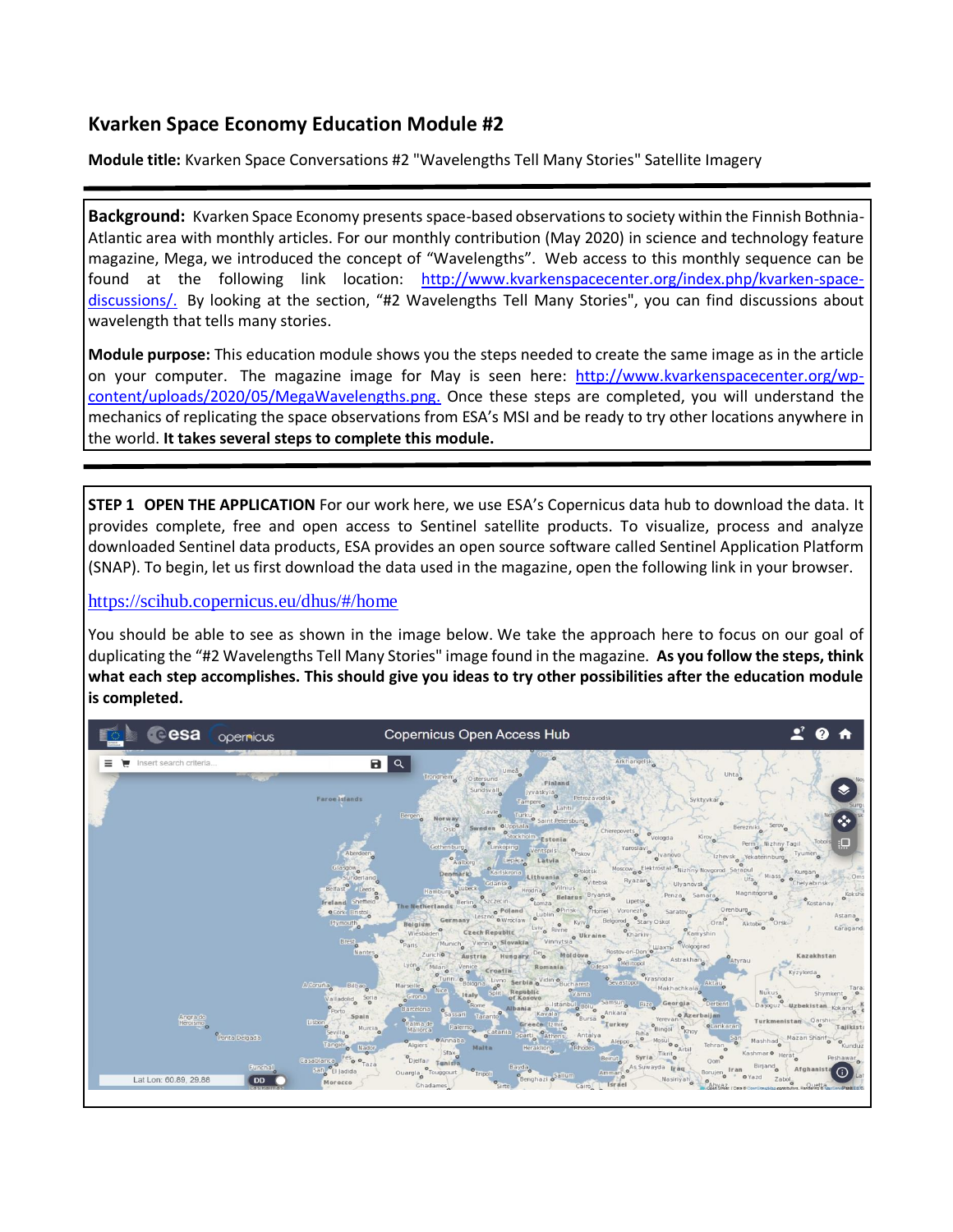To download the data, one must first sign up for an account in Copernicus Open Access Hub. To do that, follow the instructions as provided in the following link:

[https://scihub.copernicus.eu/userguide/SelfRegistrati](https://scihub.copernicus.eu/userguide/SelfRegistration) [on](https://scihub.copernicus.eu/userguide/SelfRegistration) Also, to process the data, install SNAP Toolbox on your computer from the following link: <https://step.esa.int/main/download/snap-download/>

|                      | Windows 64-Bit                                                                                                                                 | Windows 32-Bit                                                                                                | Mac OS X | Unix 64-bit |  |
|----------------------|------------------------------------------------------------------------------------------------------------------------------------------------|---------------------------------------------------------------------------------------------------------------|----------|-------------|--|
| <b>Sentinel</b>      | These installers contain the Sentinel-1, Sentinel-2, Sentinel-3 Toolboxes                                                                      |                                                                                                               |          |             |  |
| <b>Toolboxes</b>     | Download                                                                                                                                       | Download                                                                                                      | Download | Download    |  |
| <b>SMOS Toolbox</b>  | These installer contains only the SMOS Toolbox.<br>Download also the Format Conversion Tool (Earth Explorer to NetCDF) and the user<br>manual. |                                                                                                               |          |             |  |
|                      |                                                                                                                                                |                                                                                                               |          |             |  |
|                      | Download                                                                                                                                       | Download                                                                                                      | Download | Download    |  |
| <b>All Toolboxes</b> |                                                                                                                                                | These installers contain the Sentinel-1, Sentinel-2, Sentinel-3 Toolboxes, SMOS<br>and <b>PROBA-V</b> Toolbox |          |             |  |

**STEP 2 DOWNLOAD THE IMAGERY** Our "#2 Wavelengths Tell Many Stories" image is centered over the Vaasa, Ostrobothnia region. The Copernicus Open Access Hub upon login with an account, it is not focusing on this area. As our "**A**rea **O**f **I**nterest (AOI)" is centered over the Vaasa, let us follow the steps below to select the right region.

- 1. Click the navigation mode icon  $\blacksquare$  on the right side of the screen and use the mouse scroll to zoom in to the Vaasa region.
- 2. Click Area mode icon  $\blacksquare$  on the right side of the screen, then left click and drag over the area to form a rectangle shape as shown in the figure.



- 3. To download the actual data used in the magazine, click on the icon  $\bar{=}$  on the top left of the screen that enables 'Advanced Search' window.
- 4. 'Sensing Period' tab enables us to search satellite imagery taken by a satellite on a particular date. In our case, for this magazine we used satellite imagery taken by the satellite on 2020/04/18. Therefore, use sensing period date as ¨2020/04/18 to 2020/04/19¨.
- 5. Click on the ¨Mission: Sentinel-2¨ with product type 'S2MSI2A' and cloud cover [0 TO 20] as shown in the figure. Sentinel-2 satellite produce level 1 and level 2 products denoted as 'S2LIC' and 'S2MSI2A'.
- 6. Click 'Search' icon and it displays products that are available from Sentinel-2 mission on that particular date.
- 7. Select the data from the lists, and click download icon on the bottom edge of that particular product in the list as shown in the figure.
- 8. Downloaded data will be in Zip format.

S2A MSI S2A MSIL2A 20200418T101031 N0214 R022 T34VER 20200418T123331 0 Download URL: https://scihub.copernicus.eu/dhus/odata/v1/Products/'02b465ac-dde Mission: Sentinel-2 Instrument: MSI Sensing Date: 2020-04-18T10:10:31.024Z Siz  $\div$  0 0 +

|                                       |                                | ,' x |
|---------------------------------------|--------------------------------|------|
| » Sensing period                      |                                |      |
| 2020/04/18                            | 2020/04/19                     |      |
| » Ingestion period                    |                                |      |
|                                       |                                |      |
| <b>Mission: Sentinel-1</b><br>n       |                                |      |
| Satellite Platform                    | Product Type                   |      |
|                                       |                                |      |
| Polarisation                          | Sensor Mode                    |      |
|                                       |                                | ۷    |
| Relative Orbit Number (from 1 to 175) | Collection                     |      |
| <b>Mission: Sentinel-2</b><br>Q       |                                |      |
|                                       |                                |      |
| Satellite Platform                    | Product Type                   |      |
|                                       | S2MSI2A                        |      |
| Relative Orbit Number (from 1 to 143) | Cloud Cover % (e.g.[0 TO 9.4]) |      |
|                                       | [0 TO 20]                      |      |
| <b>Mission: Sentinel-3</b><br>ם       |                                |      |
| Satellite Platform                    | Product Type                   |      |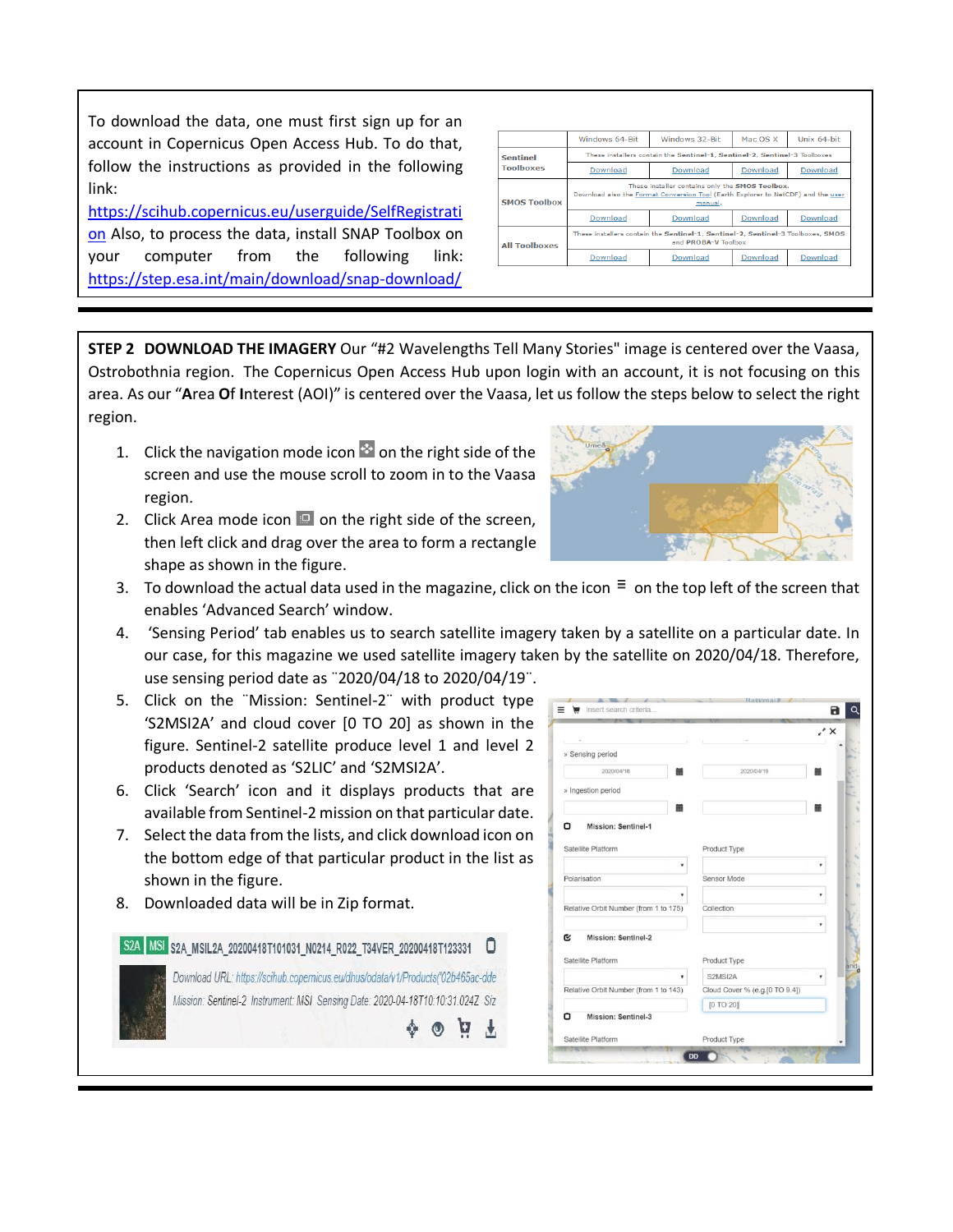**STEP 3 PROCESSING THE IMAGERY IN SNAP** From the **KvarkenSpaceEduModule1**, the concept of different band combinations of Sentinel-3 OLCI in EO browser and their results such as false color image, natural color image were known. Similarly, it is possible to obtain Sentinel-2 natural color, false color and vegetation analysis images in EO browser. By using SNAP, it is possible to visualize, process and obtained high quality data than in EO browser application. We will combine the different bands in Sentinel-2 and produce the three images namely natural color image, false color and vegetation analysis image.

1. Load the SNAP application from your computer, open the downloaded ZIP format product using File  $\rightarrow$ Open product. The product will be displayed in the product explorer as shown in the image. Double click the product to get information on different bands and other details of the data.



- 2. Sentinel-2 consists of 13 bands and each band has different resolution such as 10 meters, 20 meters and 60 meters. Our goal is to obtain image based on different band combinations. Therefore, it is important to have all the bands in same resolution for creating image based on band combinations. Resampling is the method used to obtain all bands in same resolution.
- 3. For resampling, select Raster  $\rightarrow$  Geometric Operations  $\rightarrow$  Resampling. In the resampling window, under I/O Parameters, select the product and enable the box near ¨Save as: BEAM-DIMAP¨. Also, enable ¨open in SNAP¨ option.
- 4. In ¨Resampling Parameters¨ tab, select ¨By reference band from source product¨ and from the dropdown list box select ¨B2¨. Click 'Run'.
- 5. Thus, the resampled product will have all the 13 bands with a resolution same as source product band B2, which is 10 meters.
- 6. Right click the resampled product and click ¨Open RGB Image Window¨. A pop-up window appears as shown in figure with bands B4, B3 and B2.

|        | Sentinel 2 MSI Natural Colors                          | 日道<br>$\sim$ $\leftarrow$ $\blacksquare$ |
|--------|--------------------------------------------------------|------------------------------------------|
| Red:   | <b>B4</b>                                              |                                          |
| Green: | B <sub>3</sub>                                         |                                          |
|        | <b>B2</b>                                              |                                          |
| Blue:  | Store RGB channels as virtual bands in current product |                                          |